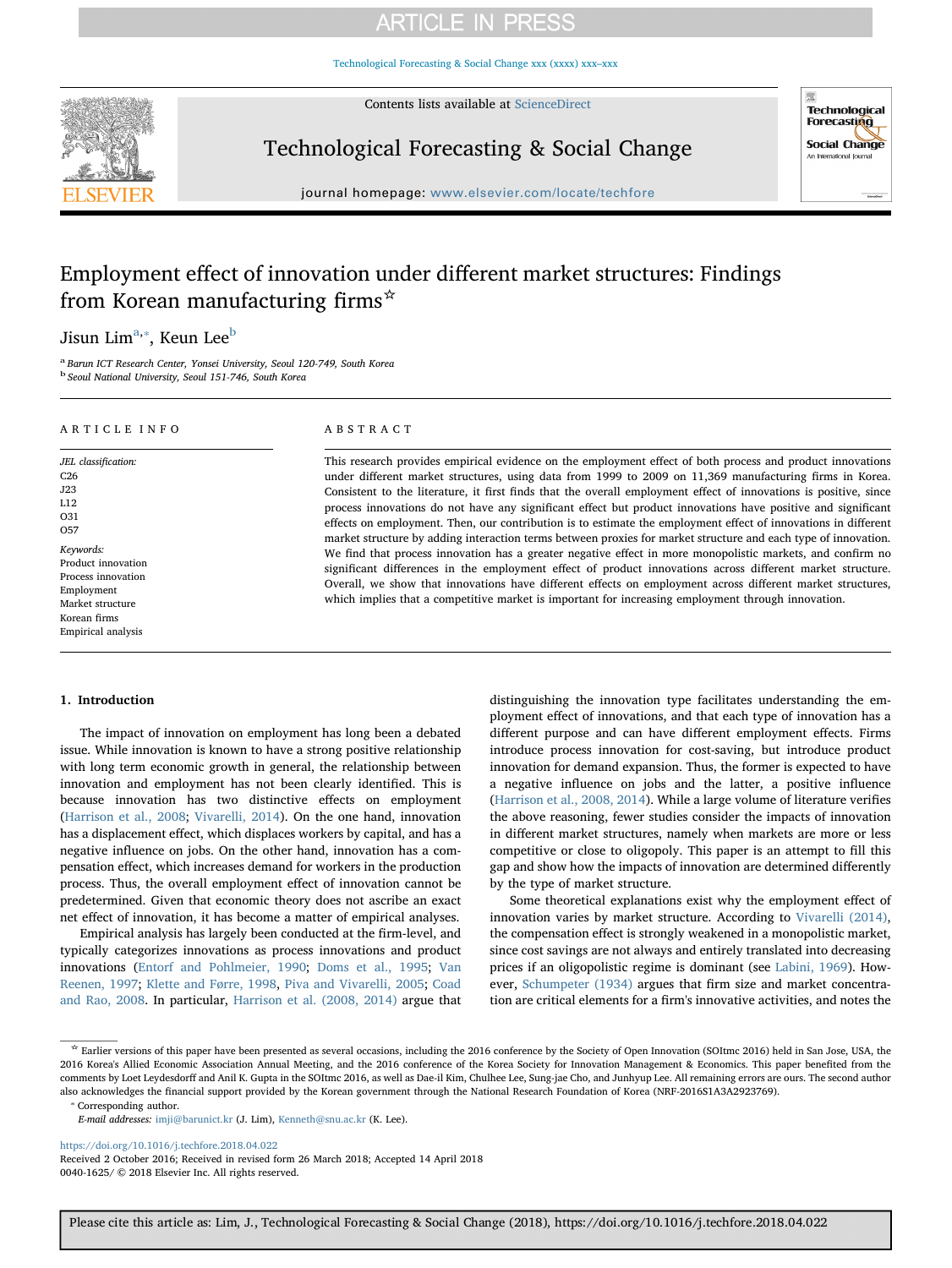J. Lim, K. Lee *Technological Forecasting & Social Change xxx (xxxx) xxx–xxx*

impact of big businesses on innovations. To provide an empirical evidence on this issue of the employment effect of innovations in different market structures, we use data on 11,369 manufacturing firms in Korea, and first employ the econometric model and estimation strategies as in [Harrison et al. \(2008, 2014\)](#page-8-0). Then, we take one step forward by adding a proxy variable of market structure, namely industry-level concentration ratio ( $CR3$  = market shares of top 3 firms), and compare the estimation results under different market structures.

In what follows, [Section 2](#page-1-0) discusses the literature, and [Section 3](#page-3-0) describes the data, and estimation methods used. [Section 4](#page-6-0) explains the empirical results, and [Section 5](#page-8-5) concludes the paper.

## <span id="page-1-0"></span>2. The literature

#### 2.1. Employment effect of process and product innovations

In the existing literature, firm-level studies categorize innovations as either process innovations or product innovations, and emphasize their different role in employment [\(Entorf and Pohlmeier, 1990](#page-8-1); [Doms](#page-8-2) [et al., 1995;](#page-8-2) [Van Reenen, 1997](#page-9-1); [Klette and Førre, 1998](#page-8-3), [Piva and](#page-9-5) [Vivarelli, 2004,](#page-9-5) [Piva and Vivarelli, 2005;](#page-9-2) Coad and Rao,  $2011$  $2011$  $2011$ .<sup>1</sup> Process innovations intend to improve the production process; hence, they have a direct impact on productivity and unit cost. Since they directly displace workers, they have a negative influence on jobs. However, the compensation effect of such innovations is not certain since new employment may not be created if the productivity improvement of process innovations does not lead to price reduction; if there is no price reduction, no new demand will be created and no new production and employment follows. This occurs only when the price is decreased in order to achieve more market share. This is the reason we consider the market structure as one of the fundamental considerations, and further explanations for this are provided in the following part. By contrast, product innovations that directly increase product demand create more employment. However, the displacement effect of product innovations is not certain since it depends on the substitution rate and productivity differences between the old and new products. Thus, the employment effect of innovation is not clear and can be differ by time and conditions. [Table 1](#page-2-0) summarizes the employment effect of process and product innovations and aspects to be considered.

Typical firm-level empirical research shows that product innovations have a positive employment effect, while process innovations do not exhibit a decisive employment effect (See [Table 2](#page-2-1)). [Entorf and](#page-8-1) [Pohlmeier \(1990\),](#page-8-1) studying 2276 German manufacturing firms in 1984, find a positive relationship between product innovation and employment, but do not find a significant effect of process innovation on employment. [Harrison et al. \(2008, 2014\)](#page-8-0) devise the new proxy for product innovations, which is sales growth of new products and provide evidence from four European countries (France, Germany, Spain, and the UK). They find a positive employment effect for product innovations, but a varied effect for process innovations (negative or insignificant). [Hall et al. \(2008\)](#page-8-7) use the similar econometric model and estimation strategy as [Harrison et al. \(2008, 2014\)](#page-8-0) and find no significant effect of process innovations and a positive effect of product innovations for Italian firms. There is even some empirical evidence that supports process innovations having a positive relationship with employment. [Greenan and Guellec \(2000\)](#page-8-8) use data on 15,186 French manufacturing firms from 1986 to 1990 and find that both product and process innovations have positive employment effects. Further, they determine that process innovations have a greater job creating effect than product innovations. [Lachenmaier and Rottmann \(2011\)](#page-9-6) also find a positive employment effect from both types of innovations by

studying German manufacturing firms from 1982 to 2002. Further, they find that process innovations have a greater job creating effect than product innovations.

Firm-level research on the employment effect of different types of innovations has also been conducted in Korea. [Moon and Chun \(2008\)](#page-9-7) consider Korean manufacturing firms from 1999 to 2001 and find that process innovations have no significant effect on employment, whereas product innovations have a positive employment effect. In contrast, [Shin et al. \(2012\)](#page-9-8) find process innovations have a positive impact on employment, whereas product innovations have no significant effect using Korean manufacturing firms from 2005 to 2007. [Kwon et al.](#page-9-9) [\(2015\)](#page-9-9) study data on Korean manufacturing firms from 2009 to 2011 and find similar estimation results as [Moon and Chun \(2008\)](#page-9-7). While these studies show different results probably due to the differences in the time periods and estimation methodology, we propose that one important factor for the differences might be the market structures. Given the varying findings, it is worthwhile to analyze this issue with a rigorous methodology based on [Harrison et al. \(2008, 2014\),](#page-8-0) also considering the impact of market structure as one of the influencing factors for the differing employment effects of innovations.

#### <span id="page-1-2"></span>2.2. Market structure and innovation

A firm's innovational activities can be strongly influenced by market structure. According to the Schumpeterian hypothesis, firms in a monopolistic market expect higher returns from innovations; hence, they spend more money on R&D and achieve more innovations. [Kraft](#page-8-9) [\(1989\)](#page-8-9) uses 57 West German firms in 1979 and finds competition impedes innovations. He considers the three- or four- concentration ratio and Herfindahl-index as proxies for market structure, and shows how they significantly affect the percentage of sales that can be attributed to products newly developed during the last five years. [Scherer \(1965\)](#page-9-10) also finds the interesting results that there is a positive correlation between innovation and concentration even after interindustry differences in technological opportunity are taken into account. However, he mentions technological vigor increases with a relatively low level of concentration. He shows additional market power is probably not conducive to more vigorous technological efforts when the four-firm concentration ratio exceeds 50 or 55%. On the other hand, [Vossen](#page-9-11) [\(1999\)](#page-9-11) finds a positive effect of industrial concentration on R&D spending, but fails on the number of innovations.

A contrasting view is that innovation is deterred in a more monopolistic market. [Arrow \(1962\)](#page-8-10) insists that a competitive market is better for innovations since firms in a competitive market have more incentive to innovate in order to escape from the current competition-level. [Geroski \(1990\)](#page-8-11) shows actual monopoly power has a negative effect on innovation since a negative direct effect is greater and absorbs the indirect positive effect. According to his argument, monopoly power can have a negative influence on firms' innovative activities because a) firms in a monopolistic market do not have active competitive forces, b) have less competitors to search for innovations, and c) have higher transaction costs turning from the old technology. He distinguishes the monopoly power as anticipated and actual monopoly power and emphasizes the importance of actual monopoly power on innovations.

Finally, recent studies indicate that there is a strong inverted-U shape relationship between competition and innovation; it means innovation increases as a market becomes more competitive, but decreases if a market becomes too competitive. [Aghion et al., 2005](#page-8-12) find the inverted- U shape relationship between product market competition and innovation, and explains that the escape competition effect dominates for low initial levels of competition, but the Schumpeterian effect dominates at higher levels of competition. However, there is still a lack of evidence for the employment effect of innovation in different market structures.

<span id="page-1-1"></span> $^{\text{1}}$  [Harrison et al. \(2008, 2014\)](#page-8-0) argue that the type of innovation should be distinguished to better understand the employment effect of innovation because each type of innovation has a different purpose for innovation and employment.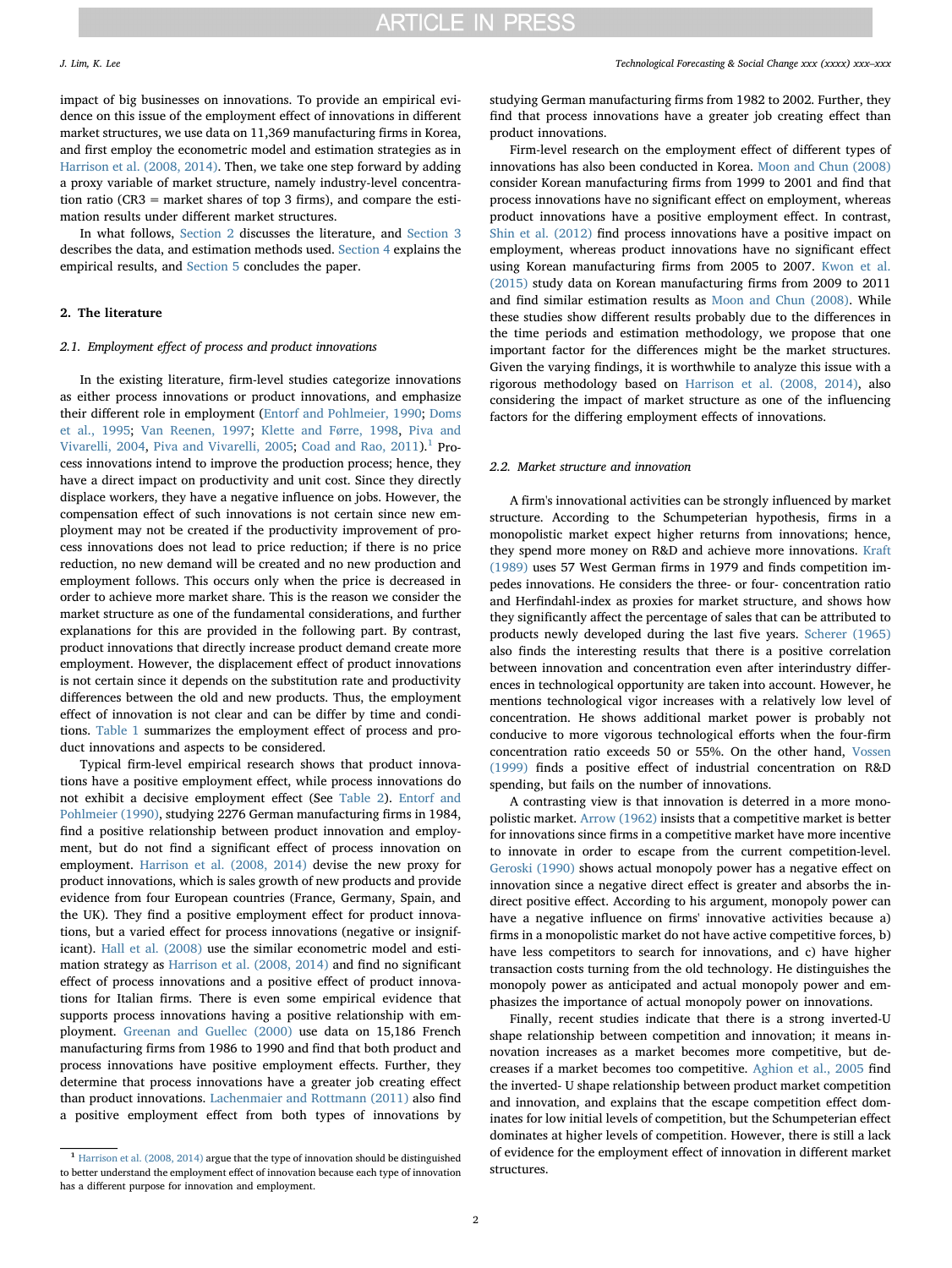#### <span id="page-2-0"></span>Table 1

Employment effect of process and product innovation ([Harrison et al., 2008\)](#page-8-0).

|                                |               |                    | Employment effect of innovation                       |                                                                     |              |                                          |
|--------------------------------|---------------|--------------------|-------------------------------------------------------|---------------------------------------------------------------------|--------------|------------------------------------------|
|                                |               |                    | Displacement                                          | Compensation                                                        |              |                                          |
| R&D innovation<br>expenditures | $\Rightarrow$ | Process innovation | Productivity effect: less labor for a<br>given output | Price effect: cost reduction, passed on to<br>price, expands demand | $\Leftarrow$ | Depends on firm agents'<br>behavior<br>⇧ |
|                                |               | Product innovation | Productivity differences of the new<br>product?       | Demand enlargement effect                                           | ⇦            | Depends on competition                   |

#### <span id="page-2-1"></span>Table 2

Literature for firm-level employment effect of innovation.

| Authors                                      | Data                                                                 | Results                                                                                                                                 |
|----------------------------------------------|----------------------------------------------------------------------|-----------------------------------------------------------------------------------------------------------------------------------------|
| Entorf and Pohlmeier (1990)                  | - 2276 West German manufacturing firms<br>- Cross-section data: 1984 | - Product innovation: $(+)$ significant effect                                                                                          |
| Brouwer et al. (1993)                        | - 859 Dutch manufacturing firms<br>- Cross-section data              | - R&D expenditure: $(-)$ significant effect                                                                                             |
| Doms et al. (1995)                           | - US manufacturing firms<br>- Period: 1987-1997                      | - Advanced manufacturing technologies: $(+)$                                                                                            |
| Klette and Førre (1998)                      | - 4333 Norwegian manufacturing firms<br>- Period: 1982-1992          | - R&D intensity: no significant $(+)$ effect                                                                                            |
| Van Reenen (1997)                            | - 598 British manufacturing firms<br>- Period: 1976-1982             | - Innovation: $(+)$ significant effect                                                                                                  |
| Blanchflower and Burgess (1996)              | - British firms: 1990<br>- Australian firms: 1989                    | - Innovation: $(+)$ significant effect                                                                                                  |
| <b>Smolny</b> (1988)                         | - West German 2405 manufacturing firms<br>- Period: 1980-1992        | - Product innovation: $(+)$ significant effect                                                                                          |
| Greenan and Guellec (2000)                   | - 15,186 French manufacturing firms<br>- Period: 1986-1990           | - Process innovation: $(+)$ significant effect at firm-level<br>- Product innovation: (+) significant effect at sector-level            |
| Piva and Vivarelli, (2004, 2005)             | - 575 Italian manufacturing firms<br>- Period: 1992-1997             | - Innovation: $(+)$ significant effect                                                                                                  |
| Harrison et al. (2008)                       | - CIS data from 4 European countries<br>- Germany, France, UK, Spain | - Process innovation: $(-)$ significant effect<br>- Product innovation: $(+)$ significant effect                                        |
| Hall et al. (2008)                           | - Italian firms<br>- Period: 1995-2003                               | - Process innovation: no significant effect<br>- Product innovation: $(+)$ significant effect                                           |
| Lachenmaier and Rottmann (2011)              | - German manufacturing firms<br>- Period: 1982-2002                  | - Process innovation: $(+)$ significant effect<br>- Product innovation: $(+)$ significant effect                                        |
| Coad and Rao (2011)                          | - US high-tech manufacturing firms<br>- Period: 1963-2002            | - Innovativeness index (R&D, patents): (+) significant effect                                                                           |
| Bogliacino, Piva, and Vivarelli (2011, 2012) | - 677 European manufacturing & service firms<br>- Period: 1990-2008  | - R&D expenditure: $(+)$ in service & high-tech manufacturing industries<br>- R&D expenditure: no significant in traditional industries |
| Moon and Chun (2008)                         | - 1874 Korean manufacturing firms<br>- Period: 1999-2001             | - Process innovation: no significant effect<br>- Product innovation: (+) significant effect                                             |
| Shin et al. (2012)                           | - 841 Korean manufacturing firms<br>- Period: 2000-2007              | - Process innovation: $(+)$ significant effect<br>- Product innovation: no significant effect                                           |
| Kwon et al. (2015)                           | - 532 Korean manufacturing firms<br>- Period: 2009-2011              | - Process innovation: $(-)$ significant effect<br>- Product innovation: $(+)$ significant effect                                        |

## 2.3. Employment effect of innovations in different market structure

As previously mentioned, innovation has both positive and negative employment effects. Unlike with a negative effect, the positive employment effect of innovation directly relates with the demand enlargement that could be possibly affected by market structures. [Vivarelli \(2014\)](#page-9-0) refers to the compensation theory of Marx, and distinguishes the compensation mechanisms into six different categories: a) via decrease in prices, b) via new investments, c) via new products, d) via decrease in wages, e) via increase in incomes, f) via additional employment in the capital goods sector. He argues that they are influenced by 1) demand elasticity, 2) the degree of market competition, 3) capital-labor substitution, and 4) demand expectations, which are closely related with market structure.

However, most firm-level analyses do not either explicitly consider the role of market structure or provide rigorous empirical evidence. Exceptionally, [Vivarelli \(2014\)](#page-9-0) mentions the role of market structure and emphasizes that the effectiveness of the mechanism "via decrease in prices" depends on there being perfect competition. He explains that

the whole compensation mechanism is strongly weakened in a monopolistic market, since cost savings are not necessarily and entirely translated into decreasing prices if an oligopolistic regime is dominant (see [Labini, 1969](#page-9-3)). Therefore, we can suppose that process innovation in a monopolistic market could have a greater negative effect than in a non-monopolistic market, since cost savings from process innovations might not necessarily lead to decrease in price if the market is not that competitive. [Fig. 1](#page-3-1) shows a more detailed mechanisms for market structure and compensation mechanisms of process innovation.

The employment effect of product innovation in a monopolistic market is not as certain compared with that of process innovation. This is again because there is no consensus that a monopolistic market structure is good for firms' innovative activities or not, as we already discussed in [Section 2.2](#page-1-2). However, [Jung and Lee \(2010\)](#page-8-13) show us that Korean firms in a monopolistic market achieve better productivity performance if they are oriented to export markets and thus exposed to world market discipline. It implies that firms that are monopolistic in their domestic market but are exposed to global competition are better motivated to innovate using monopoly rents. If this is true, we can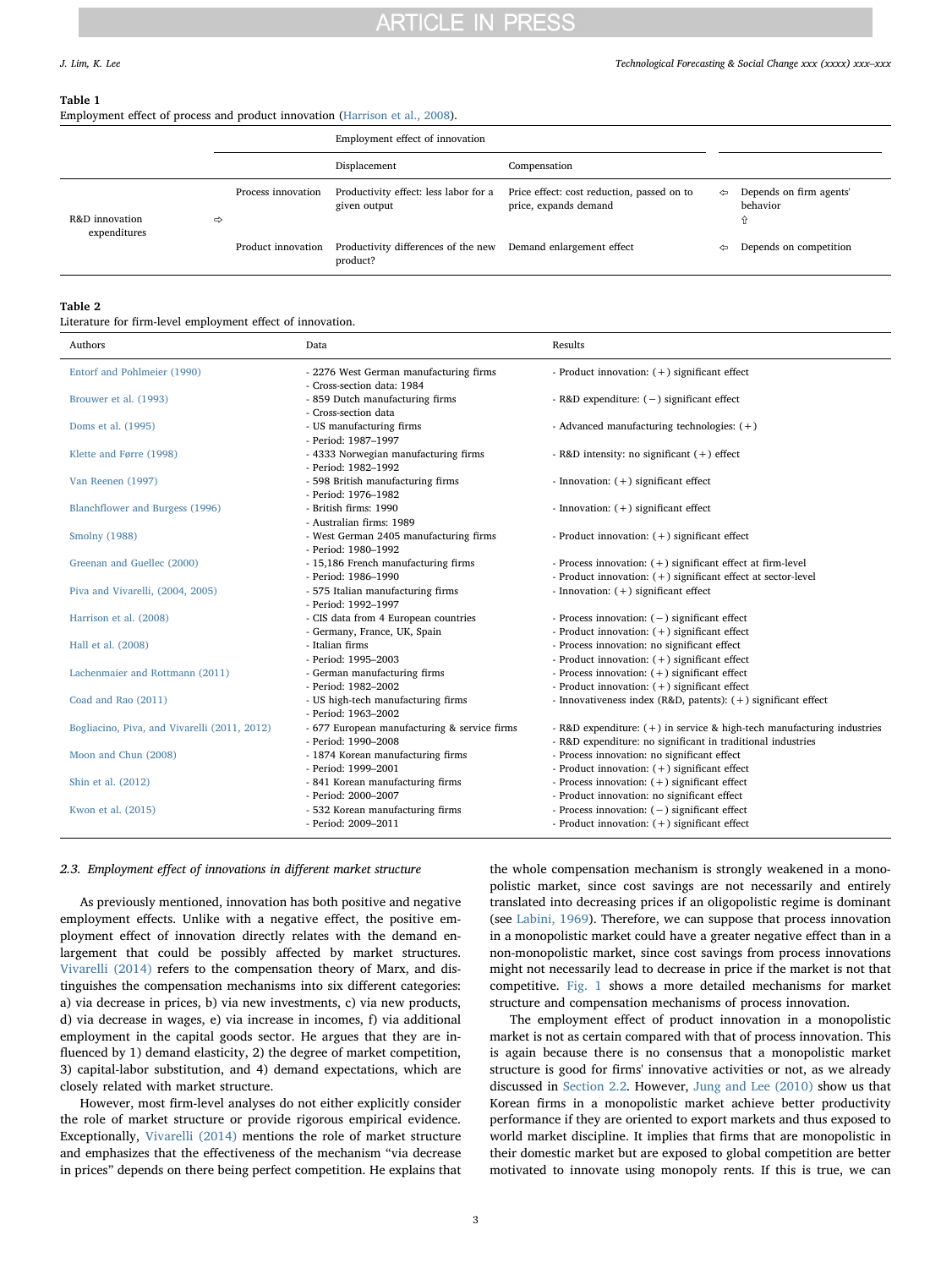<span id="page-3-1"></span>

Fig. 1. Market structure and compensation mechanisms of process innovation.

expect that product innovation in a more monopolistic market achieves more employment if the firm is exposed to global competition. Nonetheless, there is one more thing to be considered: the substitution rate between old and new products. The sales growth of new products can cannibalize some of the firms' existing sales. [Geroski \(1990\)](#page-8-11) points out that firms in a monopolistic market have less incentive to make entirely new products since it requires more new processes and equipment, which is costly and inefficient from the perspectives of monopolistic firms. Instead, they prefer to make improved products that can re-utilize the existing capital stocks. Accordingly, the product innovation in a monopolistic market would create less new demand than that in a non-monopolistic market and create less employment as follows.<sup>[2](#page-3-2)</sup> Thus, the final employment effect of product innovation in a monopolistic market is not certain since we should consider a) the increased demand coming from the innovations, and b) the substitution rate between old and new products at the same time.

#### <span id="page-3-0"></span>3. Data and method

To estimate the firm-level employment effect of process and product innovations in different market structures, this paper studies 11,369 Korean manufacturing firms from 1999 to 2009, and employs a similar econometric model and estimation strategy to [Harrison et al. \(2008,](#page-8-0) [2014\).](#page-8-0) We generate an additional variable for market structure, which is industry-level CR3, and estimate the employment effect of both types of innovations in different market structures. Some more discussion follows, further describing this methodology.

### 3.1. Data and variables

Data from the Korea Innovation Survey (KIS) 2002, 2005, 2008 and 2010 is used for this analysis. This dataset is established by the Science and Technology Policy Institute (STEPI) under the Korean government to be used as a basis for innovation policies in Korea. Following the international standard of innovation surveys, it contains information on firms' innovation activities, besides financial performance information. It is conducted every two to three years, and thus seven iterations are available (KIS 2002, 2005, 2008, 2010, 2012, 2014).<sup>[3](#page-3-3)</sup> However, they are not in the form of panel datasets, since each period of time is re-sampled.<sup>[4](#page-3-4)</sup> All samples are representative of their industry size strata.

From KIS 2002 to KIS 2014, we only use KIS 2002 to KIS 2010 since the data from KIS 2012 changed in many ways.<sup>[5](#page-3-5)</sup>

KIS 2002, KIS 2005, KIS 2008 and KIS 2010 have 3775, 2743, 3081, and 3925 observations respectively. However, we exclude firms that exceed 300% sales growth for two years, or 300% employment growth for two years (1999–2001, 2002–2004, 2005–2007, 2007–2009). In addition, we exclude firms with missing dependent and independent variable values. Finally, we use 11,368 sample firms from 1999 to 2009. [Table 3](#page-4-0) shows how the sample firms are distributed according to time and industry.

All variables are calculated as growth rates for two years. $6$  The dependent variable is the employment growth rate, which considers the real sales growth rate of old products, $^7$  $^7$  and the independent variables are proxies for process innovation, product innovation, market structure, and interaction terms between market structure and each type of innovation variables. Additionally, industry dummy and time dummy variables are included to reflect the industry- and time-specific effects of employment growth. The following is more detailed information about the variables.

## 3.1.1. Employment growth rate (l)

The employment growth rate is calculated as the rate of change of a firm's employment for the whole period. $8$  [Harrison et al. \(2008, 2014\)](#page-8-0) explain that it is induced by increased demand, process innovations, and product innovations.<sup>[9](#page-3-9)</sup> However, they assume that increased demand for old products has a one to one relationship with the employment growth rate of firms, and create the new dependent variable, "pure employment growth rate," which takes into account the increased demand of old products on employment growth. Therefore, it is only influenced by either process innovations or product innovations. Finally, the pure employment growth rate is calculated as:

Pure employment growth rate = employment growth rate  $-$  real sales growth rate of old products.

# 3.1.2. Sales growth rate  $(g = g1 + g2)$

The sales growth rate of firms (g) can be divided into the sales growth rate of old products  $(g_1)$  and new products  $(g_2)$ . [Harrison et al.](#page-8-0) [\(2008, 2014\)](#page-8-0) suggest using the sales growth rate of old products  $(g_1)$  for generating the new dependent variable, pure employment growth rate, and the sales growth rate of new products  $(g_2)$  to use as a proxy for product innovations.

<span id="page-3-2"></span> $^2$  Here, the biggest competitors of firms in a monopolistic market may not be other firms, but rather the firm itself. In this case, new products effectively replace the old products and the compensation effect may be cannibalized by decreasing sales of the old products. <sup>3</sup> The first survey began in 2002, and the last survey in 2014. The survey was con-

<span id="page-3-3"></span>ducted separately on both manufacturing firms and service firms; KIS 2002, 2005, 2008, 2010, 2012, and 2014 were for manufacturing firms, and KIS 2003, 2006, 2010, 2012, and 2014 was for service firms. KIS 2002 is the survey performed in 2002, but contains information of firms from 1999 to 2001. By the same reasoning, KIS 2005 is for 2002–2004, KIS 2008 is for 2005–2007, KIS 2010 is for 2007–2009, KIS 2012 is for

<span id="page-3-4"></span><sup>2009–2011</sup> and KIS 2014 is for 2011–2013.  $^4$  Therefore, some firms may appear in the sample twice or more. In view of this nature of the data, we use estimation strategies with time dummy variables.

<span id="page-3-5"></span> $^{\rm 5}$  KIS 2012 is excluded because the important question for this research changed at this point.  $^{\rm 6}$  Each dataset provides the financial information of firms for three years, so we can

<span id="page-3-6"></span>calculate the growth rates of variables for two years. <sup>7</sup> The dependent variable is calculated as the employment growth rate minus the real

<span id="page-3-7"></span>sales growth rate.<br><sup>8</sup> Each dataset provides the financial information of firms for three years, so we can

<span id="page-3-8"></span>calculate the growth rates of employment for two years.  $^9$  An increased demand for old products can occur from the process innovation of firms

<span id="page-3-9"></span>or other macro-economic conditions.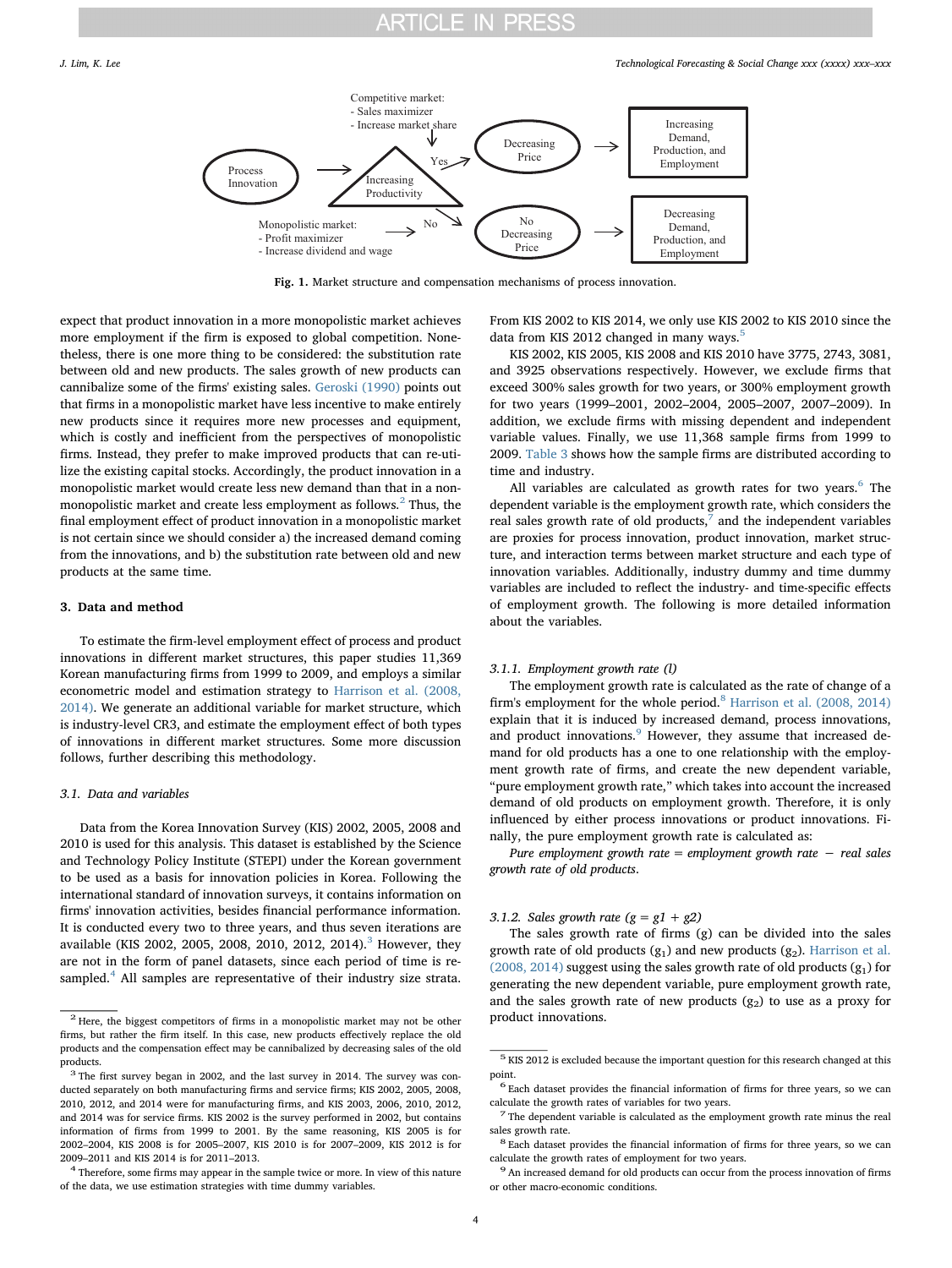#### J. Lim, K. Lee *Technological Forecasting & Social Change xxx (xxxx) xxx–xxx*

#### <span id="page-4-0"></span>Table 3

Sample firms by sector and period.

| Industry code | Industry name                                                            | <b>KIS2002</b> | <b>KIS2005</b> | <b>KIS2008</b> | KIS2010 | Total  |
|---------------|--------------------------------------------------------------------------|----------------|----------------|----------------|---------|--------|
| 15            | Food and beverages                                                       | 115            | 151            | 157            | 268     | 691    |
| 17            | Textiles                                                                 | 137            | 138            | 145            | 158     | 578    |
| 18            | Apparel, clothing accessories, and fur articles                          | 33             | 57             | 126            | 133     | 349    |
| 19            | Leathers, luggage, and footwear                                          | 35             | 31             | 94             | 82      | 242    |
| 20            | Wood products of wood and cork                                           | 29             | 43             | 121            | 124     | 317    |
| 21            | Paper and paper products                                                 | 26             | 65             | 129            | 158     | 378    |
| 22            | Printing and reproduction of recorded media                              | 41             | 63             | 129            | 124     | 357    |
| 23            | Coke, hard-coal, lignite fuel briquettes, and refined petroleum products | 13             | 31             | 41             | 41      | 126    |
| 24            | Chemicals and chemical products                                          | 293            | 234            | 238            | 427     | 1192   |
| 25            | Rubber and plastic products                                              | 148            | 146            | 140            | 212     | 646    |
| 26            | Other non-metallic mineral products                                      | 134            | 92             | 165            | 205     | 596    |
| 27            | Basic metal products                                                     | 187            | 110            | 160            | 200     | 657    |
| 28            | Fabricated metal products                                                | 135            | 164            | 161            | 217     | 677    |
| 29            | Machinery and equipment                                                  | 296            | 273            | 195            | 250     | 1014   |
| 30            | Office machinery and equipment                                           | 11             | 34             | 69             | 14      | 128    |
| 31            | Other electric equipment and generators                                  | 131            | 179            | 136            | 212     | 658    |
| 32            | Electronic components, communication equipment, and apparatuses          | 326            | 196            | 152            | 185     | 859    |
| 33            | Medical, precision, optical instruments, watches, and clocks             | 55             | 58             | 114            | 146     | 373    |
| 34            | Motor vehicles, trailers, and semitrailers                               | 259            | 170            | 178            | 213     | 820    |
| 35            | Other transport equipment                                                | 63             | 56             | 79             | 113     | 311    |
| 36            | Furniture and others                                                     | 67             | 63             | 136            | 134     | 400    |
| Total         |                                                                          | 2534           | 2354           | 2865           | 3616    | 11,369 |

## 3.1.3. Price growth rate of an industry  $(π)$

To calculate the real sales growth of old products  $(g_1)$ , [Harrison](#page-8-0) [et al. \(2008, 2014\)](#page-8-0) suggest using the price growth rate of an industry (π) instead of that of old products  $(π<sub>1</sub>)$ , which is impossible to detect and measure. Thus, we calculate the price growth rate of an industry using a two-digit producer price index (PPI) from the Bank of Korea and instead use the price growth rate of old products.

## 3.1.4. Process innovations (d)

Process innovations are measured as a dummy variable that equals 1 if a firm implements the process innovation only and 0 otherwise. $10$ Process innovations are supposed to have a negative effect on employment since it is implemented for cost-saving, which reduces the workers required for production. However, it can have a positive impact on employment if the compensation effect of process innovations exceeds the displacement effect.

## 3.1.5. Product innovations (g2)

Product innovations are measured by the sales growth rate of new products.<sup>[11](#page-4-2)</sup> Product innovations should have a positive impact on employment since it is implemented to enlarge the market, which can increase employment through market expansion. [Harrison et al. \(2008,](#page-8-0) [2014\)](#page-8-0) decomposes the sales growth rate into two parts, the sales growth rate of old and new products, and uses the latter as a proxy for product innovations.

# 3.1.6. Market structure (m)

As we previously mentioned, the employment effect of innovations can be differently determined by market structure. We endogenously calculate and use the industry-level  $CR3^{12}$  $CR3^{12}$  $CR3^{12}$  to measure the market structure of industries in which firms belong.<sup>[13](#page-4-4)</sup> The industry-level  $CR3<sub>j</sub>$ (CR3 of j industry) is calculated by the sum of the sales of the top three firms (Sales<sub>Top1, j</sub> + Sales<sub>Top2, j</sub> + Sales<sub>Top3, j</sub>) within an industry (j) divided by the total sales of an industry  $(\sum_{i=1}^{n} Sales_{i,j})$ .<sup>[14](#page-4-5)</sup>

$$
CR3_j = \frac{Sales_{Top1,j} + Sales_{Top2,j} + Sales_{Top3,j}}{\sum_{i=1}^{n} Sales_{i,j}}
$$

[Table 4](#page-5-0) shows the industry-level CR3 (concentration ratio of the top 3 firms) from 1999 to 2009. We classify the industries as monopolistic industries if the industry-level CR3 is over 0.75, and non-monopolistic industries if it is < 0.75. Finally, industry numbers 21, 23, 30, and 35 are classified as monopolistic industries from 1999 to 2001, and only industry numbers 23 and 35 remain classified as monopolistic industries until 2009. Industry number 17 is newly classified as a monopolistic industry from 2007 to 2009.

In summary, we classify the firms as existing in a monopolistic industry or a non-monopolistic industry, and compare the descriptive statistics of variables by different market structures. Among the 11,369 manufacturing firms, 10,984 firms are classified as firms in a nonmonopolistic industry, and only 385 firms are classified as firms in a monopolistic industry.

According to [Table 5](#page-5-1), Korean manufacturing firms in a non-monopolistic market innovate more than the firms in a monopolistic market, which is opposed to the Schumpeterian hypothesis. Accordingly, a nonmonopolistic market has more product innovators and greater employment growth. An interesting fact is that the employment growth rate of non-innovators does not differ greatly between the two types of markets.

<span id="page-4-1"></span> $^{\rm 10}$  Therefore, we include an additional variable for controlling the effect of the process innovations of product innovators  $(d^*)$ ;  $d^*$  is a dummy variable that equals 1 if a firm implements both process and product innovations and 0 otherwise. More details are

<span id="page-4-2"></span> $11$  It is measured by the nominal sales growth rate of new products because it is impossible to measure the price growth of new products. Therefore, this can lead to an endogeneity problem with an omitted variable bias. This is considered in [Section 2.2](#page-1-2).  $12$  The standard tools to measure the market concentration are the Herfi[ndahl index](https://en.wikipedia.org/wiki/Herfindahl_index)

<span id="page-4-3"></span><sup>(</sup>HHI) and the concentration ratios (CR(n)). These tools are the traditional structural measures of market concentration (based on market shares), and we use industry-level CR3 as a proxy for market structure.

<span id="page-4-4"></span> $13$  The Fair Trade Commission officially provides 5- and 8-digit-industry CR3 measures; however, our dataset is based on 2-digit-industry codes, which are a broader classification method. Further, the Commission's time of investigation does not perfectly match with our dataset. Therefore, official CR3 measurements are not applicable for use in our analysis, and thus, we generate our own 2-digit-industry CR3 using the unweighted average method.<br><sup>14</sup> This industry-level CR3 is calculated by the shipments of domestic firms. However,

<span id="page-4-5"></span>some industries may have high export ratios such that a high industry-level CR3 based on domestic shipments may not properly reflect their actual competition. The impact of foreign sales on domestic employment may further depend on the degree of internationalization of production, namely, how much production is done in the overseas factories of Korean firms. Thus, we leave this challenging question as a topic for future research.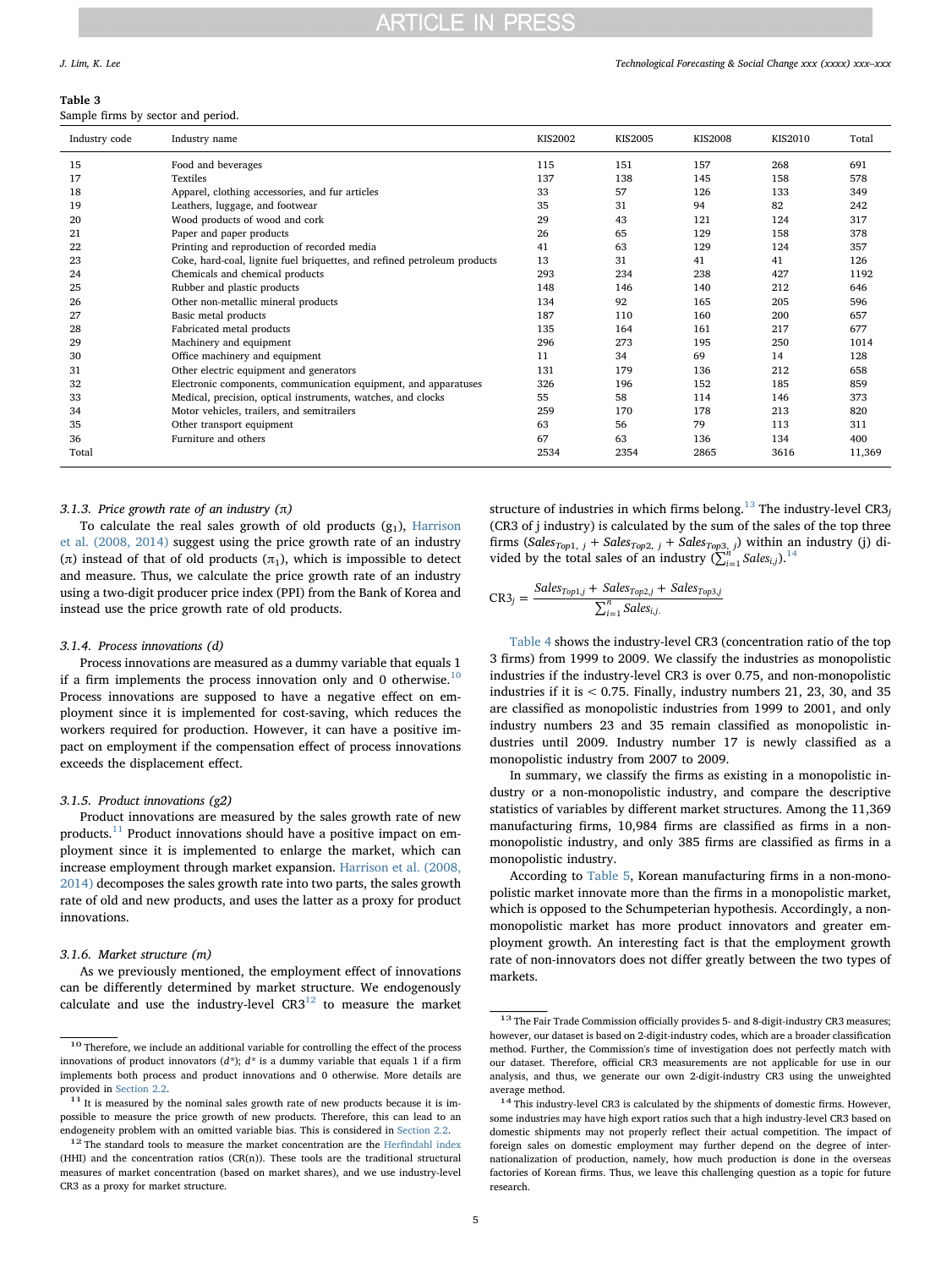#### <span id="page-5-0"></span>Table 4

CR3 by industry; Korean manufacturing firms from 1999 to 2009.

| Industry code | Industry name                                                            | CR3            |                |                |         |
|---------------|--------------------------------------------------------------------------|----------------|----------------|----------------|---------|
|               |                                                                          | <b>KIS2002</b> | <b>KIS2005</b> | <b>KIS2008</b> | KIS2010 |
| 15            | Food and beverages                                                       | 35.28%         | 47.24%         | 25.53%         | 14.35%  |
| 17            | <b>Textiles</b>                                                          | 23.48%         | 39.06%         | 78.99%         | 72.94%  |
| 18            | Apparel, clothing accessories, and fur articles                          | 40.49%         | 41.10%         | 25.27%         | 28.85%  |
| 19            | Leathers, luggage, and footwear                                          | 46.46%         | 44.32%         | 43.92%         | 29.78%  |
| 20            | Wood products of wood and cork                                           | 62.64%         | 60.40%         | 61.52%         | 37.61%  |
| 21            | Paper and paper products                                                 | 76.86%         | 50.07%         | 34.78%         | 28.49%  |
| 22            | Printing and reproduction of recorded media                              | 34.78%         | 38.72%         | 28.20%         | 19.54%  |
| 23            | Coke, hard-coal, lignite fuel briquettes, and refined petroleum products | 97.77%         | 97.05%         | 95.42%         | 98.19%  |
| 24            | Chemicals and chemical products                                          | 33.88%         | 35.34%         | 24.48%         | 33.55%  |
| 25            | Rubber and plastic products                                              | 52.60%         | 48.54%         | 56.64%         | 41.88%  |
| 26            | Other non-metallic mineral products                                      | 48.29%         | 32.12%         | 27.06%         | 21.27%  |
| 27            | Basic metal products                                                     | 30.84%         | 58.29%         | 56.63%         | 53.57%  |
| 28            | Fabricated metal products                                                | 59.20%         | 11.39%         | 24.63%         | 20.47%  |
| 29            | Machinery and equipment                                                  | 34.74%         | 32.92%         | 52.07%         | 41.53%  |
| 30            | Office machinery and equipment                                           | 75.72%         | 54.26%         | 51.75%         | 81.17%  |
| 31            | Other electric equipment and generators                                  | 34.77%         | 24.25%         | 38.47%         | 40.06%  |
| 32            | Electronic components, communication equipment, and apparatuses          | 14.38%         | 42.18%         | 35.60%         | 63.22%  |
| 33            | Medical, precision, optical instruments, watches, and clocks             | 51.54%         | 39.04%         | 43.95%         | 60.89%  |
| 34            | Motor vehicles, trailers, and semitrailers                               | 36.50%         | 14.69%         | 66.88%         | 23.00%  |
| 35            | Other transport equipment                                                | 92.88%         | 73.91%         | 72.77%         | 68.84%  |
| 36            | Furniture and others                                                     | 36.85%         | 33.20%         | 34.80%         | 35.68%  |
| Total         |                                                                          | 37.60%         | 37.52%         | 43.70%         | 38.11%  |

<span id="page-5-1"></span>Table 5

Descriptive statistics for the variables by different market structure.

|                                         | Korean manufacturing firms from 1999 to<br>2009 |                          |         |  |
|-----------------------------------------|-------------------------------------------------|--------------------------|---------|--|
|                                         | Competitive<br>industry                         | Monopolistic<br>industry | Total   |  |
| Number of firms                         | 10,984                                          | 385                      | 11,369  |  |
| Non-innovators (%)                      | 52.3                                            | 62.3                     | 52.6    |  |
| Process only (%)                        | 6.4                                             | 6.8                      | 6.4     |  |
| Product innovators (%)                  | 41.4                                            | 30.9                     | 41.0    |  |
| [Of which product & process innovators] | [25.8]                                          | [16.9]                   | [25.5]  |  |
| Employment growth (%)                   |                                                 |                          |         |  |
| All firms                               | 7.1                                             | 4.5                      | 7.0     |  |
| Non-innovators                          | 5.0                                             | 4.8                      | 5.0     |  |
| Process only                            | 10.2                                            | 6.3                      | 10.0    |  |
| Product innovators                      | 9.2                                             | 3.5                      | 9.1     |  |
| Sales growth (%)                        |                                                 |                          |         |  |
| All firms                               | 24.1                                            | 21.7                     | 24.0    |  |
| Non-innovators                          | 20.5                                            | 20.4                     | 20.5    |  |
| Process only                            | 28.4                                            | 43.0                     | 28.9    |  |
| Product innovators                      | 28.0                                            | 19.7                     | 27.8    |  |
| of which:                               |                                                 |                          |         |  |
| Old products                            | $-25.2$                                         | $-28.1$                  | $-25.3$ |  |
| New products                            | 53.2                                            | 47.8                     | 53.0    |  |
| Productivity growth (%)                 |                                                 |                          |         |  |
| All firms                               | 17.0                                            | 17.2                     | 17.0    |  |
| Non-innovators                          | 15.5                                            | 15.6                     | 15.5    |  |
| Process only                            | 18.2                                            | 36.7                     | 18.9    |  |
| Product innovators                      | 18.8                                            | 16.2                     | 18.7    |  |
| Price growth (%)                        |                                                 |                          |         |  |
| All firms                               | 4.1                                             | 7.5                      | 4.2     |  |
| Non-innovators                          | 4.3                                             | 6.5                      | 4.4     |  |
| Process only                            | 5.6                                             | 8.9                      | 5.8     |  |
| Product innovators                      | 3.5                                             | 9.2                      | 3.7     |  |
|                                         |                                                 |                          |         |  |

On the other hand, the average sales growth rate of process innovators in a non-monopolistic market is lower than that in a monopolistic market, even though the employment growth rate is vice-versa. This indicates that process innovators in a monopolistic market are highly efficient and productive, and can create more sales with less people than in a non-monopolistic market. Therefore, we expect that process innovations in a monopolistic market has a greater job displacement effect than in a non-monopolistic market, whereas product innovations in a monopolistic market does not have a greater job creation effect than in a non-monopolistic market.

#### 3.2. Econometric model and estimation strategy

[Harrison et al. \(2008, 2014\)](#page-8-0) suggests the two-period and two-good production model to explain the effect of different types of innovations on employment. They classify products as either old or new products, and decompose the sales growth of the products (g) into the sales growth of old products  $(g_1)$  and the sales growth of new products  $(g_2)$ . Then, they use the sales growth rate of new products  $(g_2)$  as a proxy for product innovations and abstract the sales growth rate of old products  $(g_1)$  from the employment growth rate (l) to create the new dependent variable, pure employment growth rate. Thus, pure employment growth rate, employment growth rate minus real sales growth rate of old products, is influenced by either type of innovation variable. The sales growth rate of old and new products  $(g_1, g_2)$  are the nominal growth rates that need to be transformed into the real sales growth rates. Therefore, the price growth rate of an industry is used as a proxy for the price growth rate of old products. The dependent variable, pure employment growth rate, is finally expressed as  $1 - (g_1 - \pi)^{15}$  $1 - (g_1 - \pi)^{15}$  $1 - (g_1 - \pi)^{15}$  and is entirely influenced by both types of innovations: a) process innovation dummy (d), and b) sales growth rate of new products  $(g_2)$ .<sup>[16](#page-5-3)</sup>

$$
l - (g_l - \pi) = \alpha_0 + \alpha_1 d + \beta g_2 + v
$$
  
where,  $v = -( \pi_l - \pi) - \beta \pi_2 y_2 + u$  (1)

However, the proxy for product innovations, which is the sales growth rate of new products  $(g_2)$ , is not transformed into a real term as the real sales growth rate of new products. Thus, this can induce an endogeneity problem relating to omitted variable bias. The sales growth rate of new products can be decomposed into the real sales growth of

<span id="page-5-2"></span> $^{15}$  The nominal sales growth rate of old products is g1 and  $\pi$  is the price growth rate of an industry to which a firm belongs.<br> $16$  Process innovation is measured by a dummy variable that equals 1 if a firm im-

<span id="page-5-3"></span>plements the process innovation and 0 otherwise. Therefore, the dependent variable, which is measured by the employment growth minus the sales growth of old products, is influenced by both process and product innovations.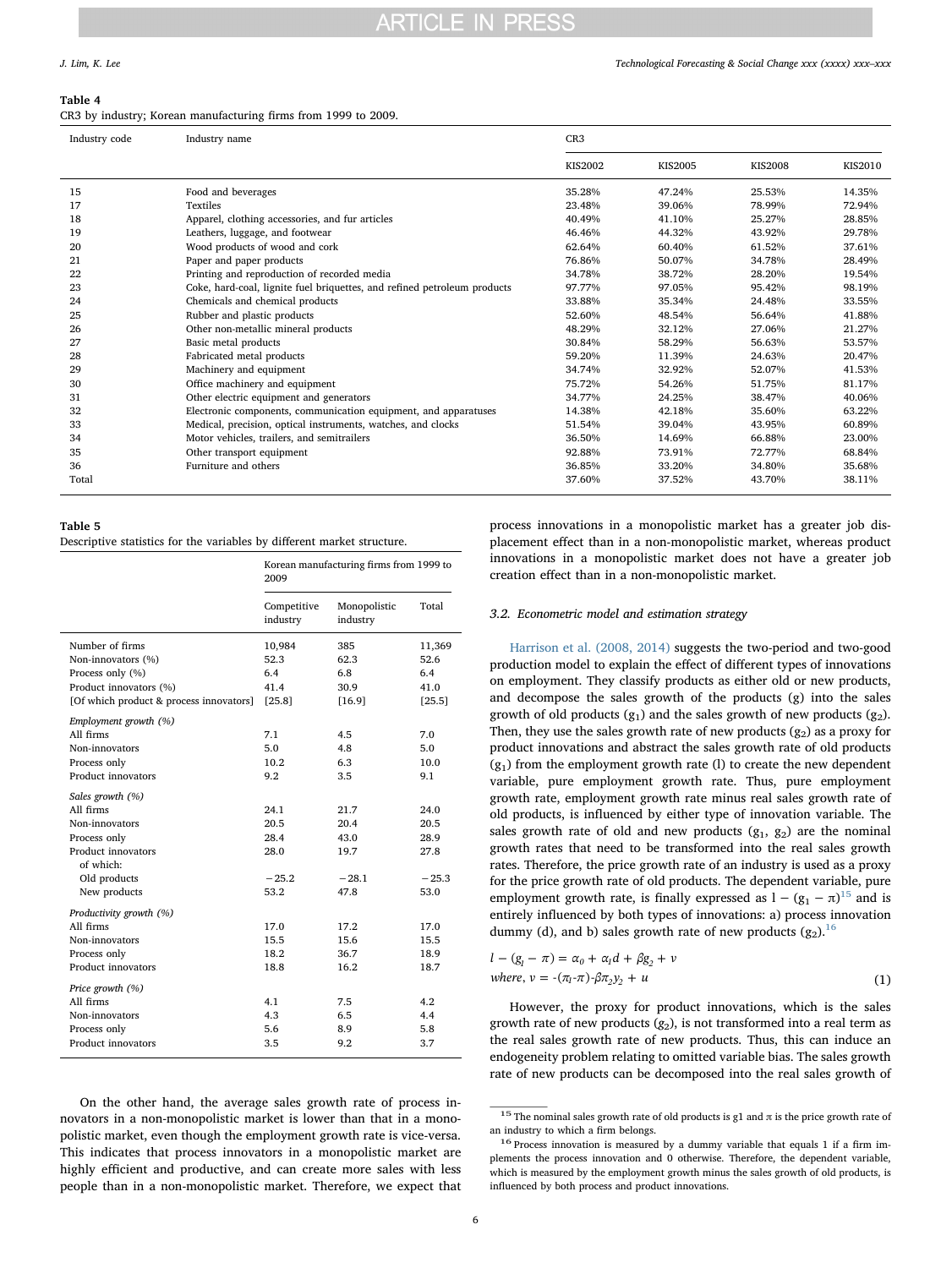new products ( $y_2$ ) and the price growth rate of new products (π<sub>2</sub>). Unfortunately, we cannot detect the price information of new products  $(\pi_2)$ . Thus, it is impossible to consider the price growth rate of new products ( $\pi_2$ ) in the model, which could result in biased estimates of g2. To solve this endogeneity problem of  $g_2$ , we consider additional the instrument variables (IVs) for  $g_2$ , which are correlated with the real sales growth rate of new products  $(y_2)$  but uncorrelated with the price growth rate of new products  $(\pi_2)$ . Accordingly, a) the purpose of innovation is the replacement of old products 0–5, and b) the purpose of innovation is to increase the range of products 0–5 are used as IVs for  $g_2$ . We estimate the employment effect of process and product innovations using the two stage least square (2SLS) estimation method together with the ordinary least square (OLS) method.

On the other hand, the proxy for process innovations  $(d)$  is measured by a dummy variable that is 1 for a firm who only implements the process innovations and 0 otherwise. Thus, it would provide biased estimates for d, because d does not take into account the process innovations of product innovators. Therefore, we add an additional variable  $(d^*)$  that equals 1 if a firm implements both process and product innovations, and 0 otherwise. It estimates the employment effect of process innovations of product innovators, and controls for the effect of process innovations of product innovators on employment.

Finally, we consider and try two different ways to investigate how market structure affects each type of innovation differently. In the first method, we divide the firms into two groups depending upon their market structures and estimate the employment effect of innovation by market structure. In the second method, we directly use the variable of representing market structure (m), industry-level CR3, to introduce the interaction term between the proxy for market structure and each type of innovation variable in the regressions. Thus, the final econometric model is as follows and  $\gamma_2$  and  $\gamma_3$  capture the effect of process and product innovations on employment in different market structures, respectively.

 $l - (g_1 - \pi) = \alpha_0 + \alpha_1 d + \beta g_2 + \alpha_2 d^* + \gamma_1 m + \gamma_2 m^* d + \gamma_3 m^* g_2 + \nu$ 

where,  $v = -(\pi_1 - \pi) - \beta \pi_2 y_2 + u$ (1) Dependent variable:

pure employment growth rate  $(l-(g_1 - \pi))$ 

(2) Independent variables:

proxy for process innovation  $(d)$ 

proxy for product innovation  $(g_2)$ 

proxy for process innovation of product innovators ( $d^*$ )

process innovation in monopolistic market  $(m \times d)$ product innovation in monopolistic market ( $m \times g_2$ ) market structure (*m*) (3) Added independent variables:

(2)

# <span id="page-6-0"></span>4. Results

We first estimate the employment effect of innovation in Korean manufacturing sector, and compare the results with that in European countries. The dependent variable is pure employment growth rate, which is employment growth rate considering the real sales growth rate of old products, and the independent variables are proxies for both product and process innovation. We use both ordinary least squares (OLS) and two stage least square (2SLS) methods for the estimation. [Table 6](#page-6-1) summarizes the estimation results for Korea, France, Germany, Spain, and the UK.

According to [Table 6,](#page-6-1) product innovation of Korean manufacturing firms has positive and significant effect on employment, whereas process innovation has negative but insignificant effect on employment. Therefore, the overall employment effect of innovation for Korean manufacturing firms is positive, since process innovation does not have

# <span id="page-6-1"></span>Table 6

Employment effect of different types of innovation: Korean firms vs. European firms.

|                                           | Dependent variable: Pure employment growth rate |                               |                                  |                                  |                               |  |
|-------------------------------------------|-------------------------------------------------|-------------------------------|----------------------------------|----------------------------------|-------------------------------|--|
|                                           | Korea                                           | France                        | Germany                          | Spain                            | UK                            |  |
| Process innovation $(d)$                  | $-0.06$<br>$(-1.12)$                            | $-1.26$<br>$(-0.81)$          | $-6.20*$<br>$(-2.12)$            | 2.47<br>(1.38)                   | $-3.50+$<br>(1.89)            |  |
| Product innovation $(g2)$                 | $0.99**$<br>(17.51)                             | $0.90**$<br>(10.00)           | $1.04**$<br>(14.86)              | $1.05**$<br>(15.00)              | $0.92**$<br>(13.14)           |  |
| Process and product<br>innovation $(d^*)$ | $-0.04$                                         | $2.59+$                       | $-1.98$                          | $-1.49$                          | $4.94 +$                      |  |
| cons                                      | $(-0.90)$<br>$-0.13**$<br>$(-2.75)$             | (1.81)<br>$-3.51**$<br>(4.50) | $(-0.71)$<br>$-6.96**$<br>(5.08) | $(-0.56)$<br>$-6.14**$<br>(6.75) | (1.93)<br>$-6.33**$<br>(7.19) |  |
| N                                         | 2534                                            | 4631                          | 1319                             | 4548                             | 2533                          |  |

Legend: + $p < 0.1$ ; \* $p < 0.05$ ; \*\* $p < 0.01$ .

Notes (1): Industry dummies are included.

Notes (2): Korea is based on KIS2002, which was conducted in 1999–2001. Other European countries (France, Germany, Spain, UK) are based on CIS3, which was conducted in 1998–2000.

any significant effect but product innovation has positive and significant effect on employment. More concretely, the pure employment growth rate increases 0.95%p, when sales growth rate of new products increases 1%p. It indicates that Korean manufacturing firms produce new products more efficiently than old products using less employment for the production of new products.<sup>[17](#page-6-2)</sup>

Compared with some European countries, Korean manufacturing firms use less employment for the production of new products. However, process innovation has less of a negative influence on jobs, which indicates that Korean manufacturing firms may have a greater compensation effect than that in some European countries. An interesting result is that only process innovation has different employment effects across the countries, even though product innovation has rather consistently had a positive effect on employment. We expect that these differences are coming from the different market structure, and test how the market structures affect the employment effect of each type of innovation differently.

To show a different employment effect of innovation by market structure, this paper separates the industries into monopolistic and nonmonopolistic industries, and compares the regression results between the two groups. We calculate an industry-level CR3 and define the monopolistic industry as being  $> 0.75$ , and a non-monopolistic industry as < 0.75. [Table 7](#page-7-0) shows the employment effect of innovation by different market structures using Korean manufacturing firm data.

As shown in [Table 7,](#page-7-0) process innovation (d) in a monopolistic market has a greater negative effect than in a non-monopolistic market. More specifically, process innovation has no significant effect on employment in a non-monopolistic market, but is significant in a monopolistic market ( $-0.02 \rightarrow -0.20^*$ ). By contrast, product innovation in a monopolistic market has a greater positive effect than in a nonmonopolistic market (0.95\*\*  $\rightarrow$  0.98\*\*), but this difference is not that large.

In the second method, we adopt a proxy variable for market structures, the industry-level CR3 (m), and do the additional regressions: the industry-level CR3 is the share of the top 3 firm sales within an industry. Then, we make the interaction terms between this proxy variable for market structure  $(m)$  and each type of innovation variables  $(d, d)$  $g_2$ ) and estimate the additional employment effect of each type of

<span id="page-6-2"></span><sup>&</sup>lt;sup>17</sup> We assume constant returns to scale (CRS) for the production of old products that calculate the pure employment growth rate as employment growth rate minus the real sales growth rate of old products. Thus, the production of old products has one to one relationship with employment, which means that employment growth rate increases 1%p, when the real sales growth rate of old products increases 1%p.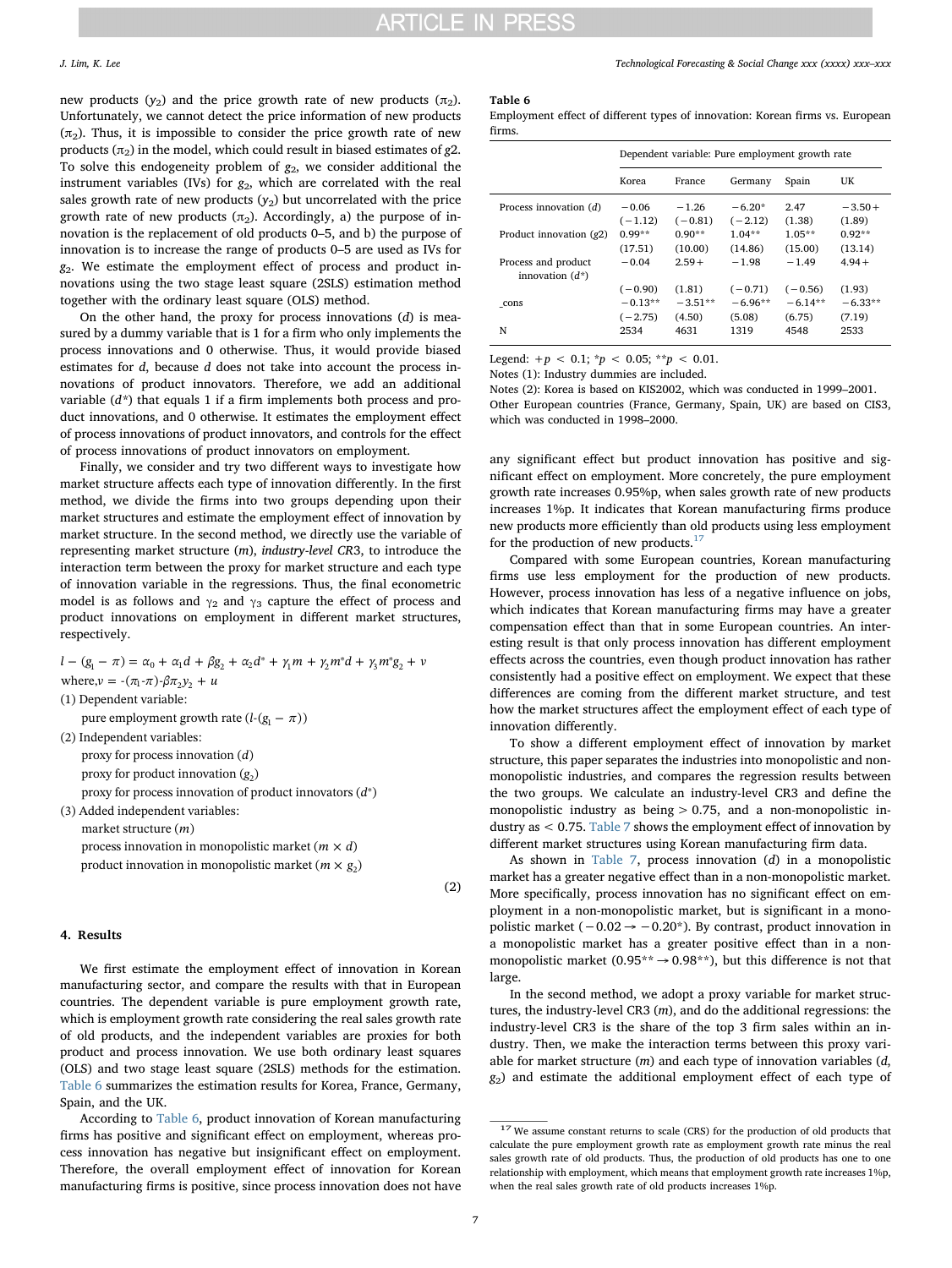#### <span id="page-7-0"></span>Table 7

Employment effect of innovation; non-monopolistic market vs. monopolistic market.

|                                           | Dependent variable: employment growth due to innovation |              |                      |              |  |
|-------------------------------------------|---------------------------------------------------------|--------------|----------------------|--------------|--|
|                                           | OLS.                                                    |              | 2SLS                 |              |  |
|                                           | Non-<br>monopolistic                                    | Monopolistic | Non-<br>monopolistic | Monopolistic |  |
| Process innovation $(d)$                  | $-0.03$                                                 | $-0.18$      | $-0.02$              | $-0.20*$     |  |
|                                           | $(-1.45)$                                               | $(-1.43)$    | $(-0.87)$            | $(-2.16)$    |  |
| Product innovation (g2)                   | $0.71**$                                                | $0.85**$     | $0.95**$             | $0.98**$     |  |
|                                           | (40.74)                                                 | (9.89)       | (28.82)              | (5.81)       |  |
| Process and product<br>innovation $(d^*)$ | $0.10**$                                                | 0.08         | 0.00                 | 0.04         |  |
|                                           | (8.52)                                                  | (1.45)       | $(-0.06)$            | (0.44)       |  |
| Year dummy_2005                           | $0.03*$                                                 | 0.00         | $0.03*$              | 0.02         |  |
|                                           | (2.30)                                                  | $(-0.04)$    | (2.29)               | (0.16)       |  |
| Year dummy_2008                           | $-0.04**$                                               | 0.09         | $-0.01$              | 0.13         |  |
|                                           | $(-2.94)$                                               | (0.93)       | $(-0.62)$            | (0.98)       |  |
| Year dummy_2010                           | $0.09**$                                                | 0.03         | $0.11**$             | 0.08         |  |
|                                           | (6.72)                                                  | (0.38)       | (8.51)               | (0.65)       |  |
| cons                                      | $-0.06*$                                                | $-0.19+$     | $-0.10**$            | $-0.24 +$    |  |
|                                           | $(-2.45)$                                               | $(-1.95)$    | $(-4.56)$            | $(-1.71)$    |  |
| N                                         | 10,984                                                  | 385          | 10,984               | 385          |  |
| $r2_a$                                    | 0.34                                                    | 0.38         | 0.31                 | 0.37         |  |
| rmse                                      | 0.46                                                    | 0.43         | 0.47                 | 0.43         |  |

Legend: + $p < 0.1$ ; \* $p < 0.05$ ; \*\* $p < 0.01$ . Notes (1): Industry dummies are included.

#### <span id="page-7-1"></span>Table 8

Employment effect of innovation in different market structures.

|                                        | Dependent variable: pure employment<br>growth rate |           |
|----------------------------------------|----------------------------------------------------|-----------|
|                                        | <b>OLS</b>                                         | 2SLS      |
| Process innovation $(d)$               | 0.04                                               | 0.07      |
|                                        | (0.86)                                             | (1.35)    |
| Product innovation $(g2)$              | $0.71**$                                           | $0.97**$  |
|                                        | (19.82)                                            | (14.16)   |
| Process and product innovation $(d^*)$ | $0.10**$                                           | 0.00      |
|                                        | (8.64)                                             | $(-0.01)$ |
| Monopolistic Industry $(m)$            | 0.03                                               | 0.04      |
|                                        | (0.71)                                             | (0.78)    |
| $MI^*$ process innovation $(m^*d)$     | $-0.18$                                            | $-0.22 +$ |
|                                        | $(-1.64)$                                          | $(-1.94)$ |
| MI*product innovation $(m*g2)$         | 0.01                                               | $-0.04$   |
|                                        | (0.09)                                             | $(-0.26)$ |
| cons                                   | $-0.06*$                                           | $-0.11**$ |
|                                        | $(-2.50)$                                          | $(-3.81)$ |
| N                                      | 11,369                                             | 11,369    |
| $r2_a$                                 | 0.34                                               | 0.34      |
| rmse                                   | 0.46                                               | 0.46      |

Legend: + $p < 0.1$ ; \* $p < 0.05$ ; \*\* $p < 0.01$ .

Notes (1): Industry and year dummies are included.

Notes (2): Monopolistic industry  $(m)$  is measured by CR3, the sales share of Top 3 firms in an industry.

innovation under different market structures. We test these differences are statistically significant or not.

[Table 8](#page-7-1) summarizes the estimation results for this. We both provide OLS and 2SLS estimation results, but 2SLS estimation results are used for the analysis. $18$  The overall results show us that process innovation does not have any significant effect on employment, whereas product

# <span id="page-7-3"></span>Table 9

Firm-level employment effect of innovation by different size firms.

|                                        | Dependent variable: pure employment<br>growth rate |           |
|----------------------------------------|----------------------------------------------------|-----------|
|                                        | <b>OLS</b>                                         | 2SLS      |
| Process innovation $(d)$               | $-0.03$                                            | $-0.02$   |
|                                        | $(-1.62)$                                          | $(-1.05)$ |
| Product innovation $(g2)$              | $0.71**$                                           | $0.96**$  |
|                                        | (40.09)                                            | (29.34)   |
| Process and product innovation $(d^*)$ | $0.10**$                                           | 0.00      |
|                                        | (8.57)                                             | $(-0.05)$ |
| Monopolistic Firms (m2)                | $-0.24$                                            | $-0.09$   |
|                                        | $(-1.23)$                                          | $(-0.28)$ |
| $MF^*$ process innovation $(m2^*d)$    | $-0.02$                                            | $-0.24$   |
|                                        | $(-0.04)$                                          | $(-0.39)$ |
| $MF*$ product innovation ( $m2*g2$ )   | $0.50+$                                            | 0.2       |
|                                        | (1.95)                                             | (0.37)    |
| cons                                   | $-0.05*$                                           | $-0.09**$ |
|                                        | $(-2.30)$                                          | $(-4.05)$ |
| N                                      | 11,356                                             | 11,356    |
| $r2_a$                                 | 0.34                                               | 0.34      |
| rmse                                   | 0.46                                               | 0.46      |

Legend:  $+p < 0.1$ ;\* $p < 0.05$ ;\*\* $p < 0.01$ .

Notes (1): Industry dummies are included.

Notes (2): Monopoly firms  $(m2)$  is measured by market share of a firm = sales of firm/sales by an industry.

innovation has positive and significant effect on employment, which is the consistent estimation result above. Furthermore, process innovation in a more monopolistic market has a greater negative effect on employment, which is significant, whereas product innovation does not have any additional effect. This is what we expected above and now we can conclude that process innovation in a more monopolistic market has a greater negative effect than that in a less monopolistic market, while product innovation does not have.

However, one may argue that this employment effect of process innovation in a more monopolistic market is induced by market structure of the sectors where firms are located, but not by monopoly power of firms themselves. Hence, it is important to consider whether this monopolistic market effect is based on the sector-level effect or not. If this effect is not coming from the monopolistic market, but rather from power of monopolistic firms, then this effect may be the result of a scale economy and not from the market competition. To confirm the role of market structure in different employment effect of process innovations, we generate monopolistic firm (MF) variables and conduct the similar econometric approach as our previous analysis. The market share of a firm  $(m<sub>2</sub>)$  is used as a proxy for monopolistic firms and estimates the employment effect of innovations by different firm size using interaction terms between this proxy variable for MF and each type of innovation variables  $(d, g_2)$ .

[Table 9](#page-7-3) shows the estimation results using monopolistic firm (MF) variable instead of monopolistic industry (MI) variable. The overall results justify that a more negative employment effect of process innovation in more a monopolistic market is not based on the individual firm-level effect, such as a scale economy, but is based on the industrylevel effect, such as product market competition. This can be inferred because the interaction terms between the monopolistic firm variable  $(m<sub>2</sub>)$  and either type of innovation variables  $(d, g<sub>2</sub>)$  do not provide any significant effect on employment; neither the process nor product innovations of monopolistic firms cause any significant effect on employment.

Finally, [Table 10](#page-8-17) summarizes the regression results above. It compares the regression results between the monopolistic industry and firms to confirm the additional employment effect of process innovation is based on the industry-wide effect. Overall results suggest that the larger negative effect of process innovation in a more monopolistic

<span id="page-7-2"></span><sup>18</sup> OLS and 2SLS estimation results show similar, but somewhat different in many ways. However, we make the conclusion based on the 2SLS estimation results, since OLS estimation does not take into account the endogeneity issue of the model that can induce the biased estimation results.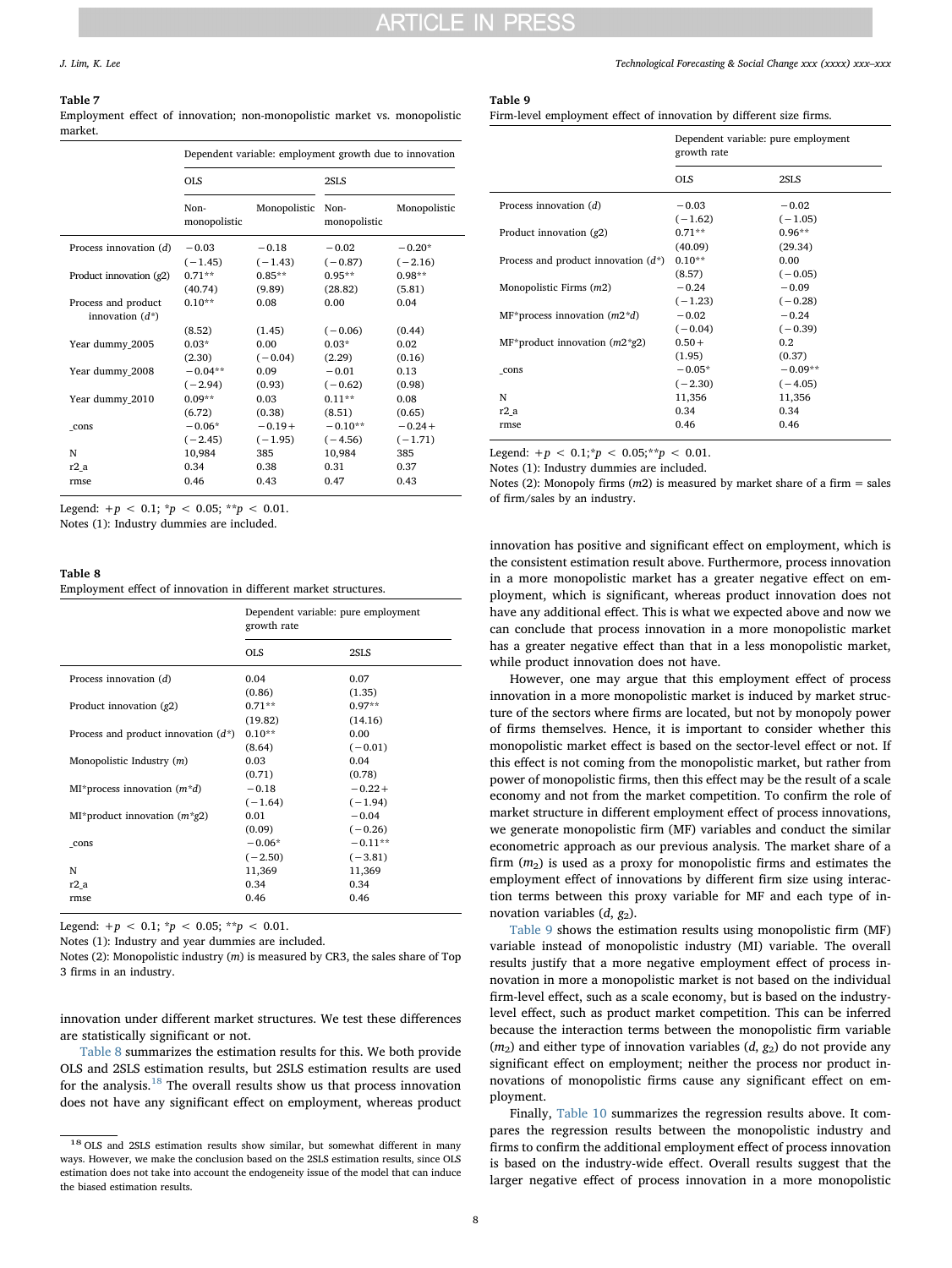#### <span id="page-8-17"></span>Table 10

Employment effect of innovation in different market structure.

|                                                                                            | Monopolistic industry |                                                                                            | Monopolistic firm   |
|--------------------------------------------------------------------------------------------|-----------------------|--------------------------------------------------------------------------------------------|---------------------|
| Process innovation (proc)<br>Product innovation (prod)                                     | 0.07<br>$0.97**$      | Process innovation (proc)<br>Product innovation (prod)                                     | $-0.02$<br>$0.96**$ |
| Monopolistic Industries (MI)                                                               | 0.04                  | Monopolistic firms (MF)                                                                    | $-0.09$             |
| Interaction terms between proc*MI                                                          | $-0.22 +$             | Interaction terms between proc*MF                                                          | $-0.24$             |
| Interaction terms between prod*MI<br>The pure employment effect of process innovation in a | $-0.04$<br>$-0.22 +$  | Interaction terms between prod*MF<br>The pure employment effect of product innovation in a | 0.20<br>0.00        |
| monopolistic industry                                                                      |                       | monopolistic firms                                                                         |                     |
| The pure employment effect of product innovation in a<br>monopolistic industry             | $0.97**$              | The pure employment effect of product innovation in a<br>monopolistic firms                | $0.96**$            |

Legend:  $+p < 0.1; p < 0.05; r=p < 0.01$ .

Note (1): Monopolistic industry is measured by industry-level CR3.

Monopolistic firm is measured by market share of a firm in an industry.

market is not associated with the scale economy of monopolistic firms, but with the degree of sector level market competition. More specifically, the pure employment effect of process innovation in a monopolistic industry is calculated as the sum of the employment effect of process innovation and an additional monopolistic industry effect. Therefore, the coefficient −0.22 since process innovation does not have a significant effect on employment (0.07 but not significant), but does have a significant effect on employment in a monopolistic industry (−0.22 and significant). However, the pure employment effect of process innovation in monopolistic firms is 0, since neither process innovation (−0.02 but not significant), nor that monopolistic firms (−0.24 but not significant) have significant effects on employment. By contrast, product innovation does not have different employment effect in both monopolistic industry  $(-0.04$  and not significant) and firms (0.20 and not significant), and has the same effect on employment (0.97 and 0.96 each).

## <span id="page-8-5"></span>5. Conclusions

To estimate and evaluate the employment effect of process and product innovation in different market structures, this paper uses data from 1999 to 2009 on 11,369 Korean manufacturing firms. The main findings are as follows.

First, we find that the overall employment effect of innovation for Korean manufacturing firms is positive, since process innovation does not have any significant effect, but product innovation has a positive effect on employment. Second, we find that process innovation in a more monopolistic market has a greater negative effect, while product innovation in a more monopolistic market does not have a greater positive effect on employment. Third, this greater negative effect of process innovation on employment is not based on the individual firmlevel effect, such as a scale economy, but is based on the industry-level effect, such as product market competition.

The empirical findings in this paper may have policy implications. Among other things, the government may try to promote a more competitive market structure in Korean industries, given that the results suggest a likely positive job-creating effect of process innovation under competitive market structures. Possible measures include greater market liberalization, stricter anti-trust regulations, and increased efforts to reduce barriers to entry. Besides, the potential of the open innovation paradigm can also be noted in this regard because it may have competition-enhancing effects to the extent that destructive innovations associated with open innovation may anticipate the emergence of new industries by breaking the boundaries of existing firms and sec-tors.<sup>[19](#page-8-18)</sup>

This research has some limitations that provide opportunities for future research projects. First, market structure and degree of competition can be better reflected if they consider both domestic and global market conditions, which require greater data gathering work. Second, other sources of technological changes and innovations, such as technologies changes through intensive capital or labor, or those with skilled-bias characteristics are not considered. Third, the proxy for employment growth used in this research, namely the growth rate of the number of employees, do not consider the factor of the increase or decrease in working hours.

Despite these limitations, this paper is one of the first researches that verify how market structure affects the employment effect of different types of innovation. Overall, we show that innovations have different effects on employment across different market structures, which implies that a competitive market is important for increasing employment through innovation.

## References

- <span id="page-8-12"></span>Aghion, P., Bloom, N., Blundell, R., Griffi[th, R., Howitt, P., 2005. Competition and in](http://refhub.elsevier.com/S0040-1625(18)30639-5/rf0005)[novation: An inverted-U relationship. Q. J. Econ. 120 \(2\), 701](http://refhub.elsevier.com/S0040-1625(18)30639-5/rf0005)–728.
- <span id="page-8-10"></span>[Arrow, K., 1962. Economic Welfare and the Allocation of Resources for Invention. The](http://refhub.elsevier.com/S0040-1625(18)30639-5/rf0010) [Rate and Direction of Inventive Activity: Economic and Social Factors. Princeton](http://refhub.elsevier.com/S0040-1625(18)30639-5/rf0010) [University Press, pp. 609](http://refhub.elsevier.com/S0040-1625(18)30639-5/rf0010)–626.
- <span id="page-8-15"></span>Blanchfl[ower, D.G., Burgess, S.M., 1996. Job creation and job destruction in Great Britain](http://refhub.elsevier.com/S0040-1625(18)30639-5/rf0015) [in the 1980s. Ind. Labor Relat. Rev. 50 \(1\), 17](http://refhub.elsevier.com/S0040-1625(18)30639-5/rf0015)–38.
- <span id="page-8-16"></span>[Bogliacino, F., Piva, M., Vivarelli, M., 2011. R&D and employment: Some evidence from](http://refhub.elsevier.com/S0040-1625(18)30639-5/rf9000) [European microdata](http://refhub.elsevier.com/S0040-1625(18)30639-5/rf9000).
- [Bogliacino, F., Piva, M., Vivarelli, M., 2012. R&D and employment: AN application of the](http://refhub.elsevier.com/S0040-1625(18)30639-5/rf0025) [LSDVC estimator using European microdata. Econ. Lett. 116 \(1\), 56](http://refhub.elsevier.com/S0040-1625(18)30639-5/rf0025)–59.
- <span id="page-8-14"></span>[Brouwer, E., Kleinknecht, A., Reijnen, J.O., 1993. Employment growth and innovation at](http://refhub.elsevier.com/S0040-1625(18)30639-5/rf0030) the fi[rm level. J. Evol. Econ. 3 \(2\), 153](http://refhub.elsevier.com/S0040-1625(18)30639-5/rf0030)–159.
- <span id="page-8-4"></span>Coad, A., Rao, R., 2008. Innovation and fi[rm growth in high-tech sectors: a quantile](http://refhub.elsevier.com/S0040-1625(18)30639-5/rf0035) [regression approach. Res. Policy 37 \(4\), 633](http://refhub.elsevier.com/S0040-1625(18)30639-5/rf0035)–648.
- <span id="page-8-6"></span>Coad, A., Rao, R., 2011. The firm-level employment eff[ects of innovations in high-tech US](http://refhub.elsevier.com/S0040-1625(18)30639-5/rf9010) [manufacturing industries. J. Evol. Econ. 21 \(2\), 255](http://refhub.elsevier.com/S0040-1625(18)30639-5/rf9010)–283.
- <span id="page-8-2"></span>[Doms, M., Dunne, T., Roberts, M.J., 1995. The role of technology use in the survival and](http://refhub.elsevier.com/S0040-1625(18)30639-5/rf0040) [growth of manufacturing plants. Int. J. Ind. Organ. 13 \(4\), 523](http://refhub.elsevier.com/S0040-1625(18)30639-5/rf0040)–542.
- <span id="page-8-1"></span>[Entorf, H., Pohlmeier, W., 1990. Innovation, Employment and Export Activity: Evidence](http://refhub.elsevier.com/S0040-1625(18)30639-5/rf0045) [From Firm-level Data](http://refhub.elsevier.com/S0040-1625(18)30639-5/rf0045).
- <span id="page-8-11"></span>[Geroski, P.A., 1990. Innovation, technological opportunity, and market structure. Oxf.](http://refhub.elsevier.com/S0040-1625(18)30639-5/rf0050) [Econ. Pap. 42 \(3\), 586](http://refhub.elsevier.com/S0040-1625(18)30639-5/rf0050)–602.
- <span id="page-8-8"></span>[Greenan, N., Guellec, D., 2000. Technological innovation and employment reallocation.](http://refhub.elsevier.com/S0040-1625(18)30639-5/rf0055) [Labour 14 \(4\), 547](http://refhub.elsevier.com/S0040-1625(18)30639-5/rf0055)–590.
- <span id="page-8-7"></span>[Hall, B.H., Lotti, F., Mairesse, J., 2008. Employment, innovation, and productivity: evi](http://refhub.elsevier.com/S0040-1625(18)30639-5/rf0060)[dence from Italian microdata. Ind. Corp. Chang. 17 \(4\), 813](http://refhub.elsevier.com/S0040-1625(18)30639-5/rf0060)–839.
- <span id="page-8-0"></span>[Harrison, R., Jamandreu, J., Mairesse, J., 2008. Does Innovation Stimulate Employment?](http://refhub.elsevier.com/S0040-1625(18)30639-5/rf0065) [A Firm-level Analysis Using Comparable Micro-data From Four European Countries.](http://refhub.elsevier.com/S0040-1625(18)30639-5/rf0065) [National Bureau of Economic Research.](http://refhub.elsevier.com/S0040-1625(18)30639-5/rf0065)
- [Harrison, R., Jamandreu, J., Mairesse, J., 2014. Does innovation stimulate employment?](http://refhub.elsevier.com/S0040-1625(18)30639-5/rf0070) A fi[rm-level analysis using comparable micro-data from four European countries. Int.](http://refhub.elsevier.com/S0040-1625(18)30639-5/rf0070) [J. Ind. Organ. 35, 29](http://refhub.elsevier.com/S0040-1625(18)30639-5/rf0070)–43.
- <span id="page-8-13"></span>[Jung, M., Lee, K., 2010. Sectoral Systems of Innovation and Productivity Catch-up:](http://refhub.elsevier.com/S0040-1625(18)30639-5/rf0075) [Determinants of the Productivity Gap Between Korean and Japanese Firms, Industrial](http://refhub.elsevier.com/S0040-1625(18)30639-5/rf0075) [and Corporate Change: dtp054](http://refhub.elsevier.com/S0040-1625(18)30639-5/rf0075).
- <span id="page-8-3"></span>[Klette, J., Førre, S.E., 1998. Innovation and job creation in a small open economy-evi](http://refhub.elsevier.com/S0040-1625(18)30639-5/rf0080)[dence from Norwegian manufacturing plants 1982](http://refhub.elsevier.com/S0040-1625(18)30639-5/rf0080)–92. Econ. Innov. New Technol. 5 (2–[4\), 247](http://refhub.elsevier.com/S0040-1625(18)30639-5/rf0080)–272.
- <span id="page-8-9"></span>Kraft, K., 1989. Market structure, firm [characteristics and innovative activity. J. Ind.](http://refhub.elsevier.com/S0040-1625(18)30639-5/rf0085)

<span id="page-8-18"></span><sup>&</sup>lt;sup>19</sup> As is well known, the paradigm of open innovation has emerged strongly, which enhances the speed and scope of innovations by utilizing external and internal resources of firms [\(Yun et al., 2016](#page-9-13); [Yun 2015\)](#page-9-14).